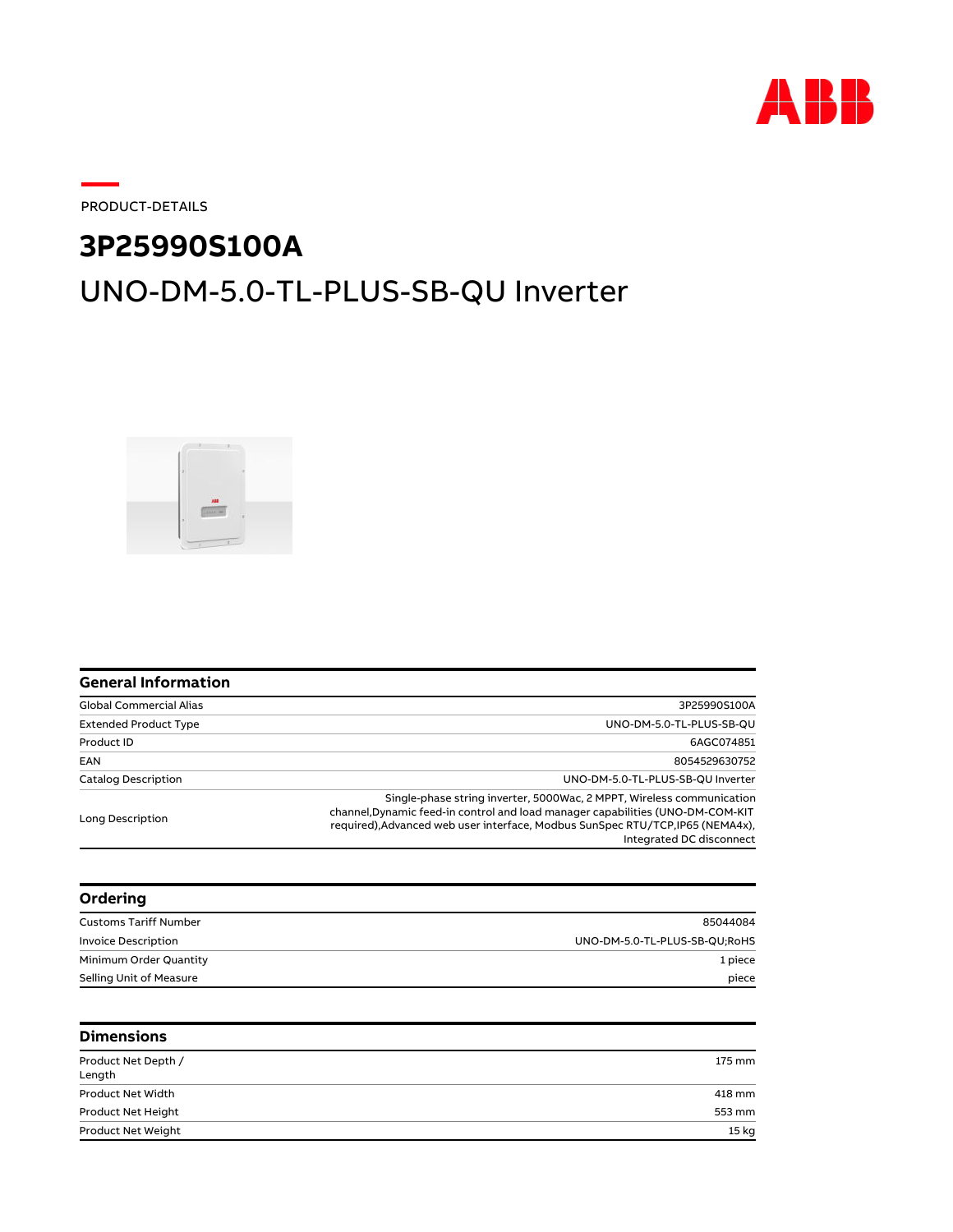| <b>Technical</b>                                          |                                                                   |
|-----------------------------------------------------------|-------------------------------------------------------------------|
| <b>Rated Output Power</b>                                 | 5000 W                                                            |
| Number of Maximum<br>Power Point (MPP)<br><b>Trackers</b> | 2                                                                 |
| Maximum Power Point<br>(MPP) Voltage                      | 170 V<br>480V                                                     |
| Function                                                  | Integrated DC disconnect switch                                   |
| Communication<br>Interface                                | <b>WLAN</b>                                                       |
| Degree of Protection                                      | acc. to IEC 60529, IEC 60947-1, EN 60529 Auxiliary Terminals IP65 |
| Display Type                                              | None                                                              |
| <b>Electrical Quantities</b><br>Monitoring Type           | Single Phase                                                      |
| Input Current Maximum<br>$(l_{in})$                       | 30.5 A                                                            |
| Input Voltage (U <sub>in</sub> )                          | 90 V<br>580V                                                      |
| Maximum Input Power<br>DC                                 | 6250 W                                                            |
| <b>Number of Connections</b>                              | 2 DC Plug connections                                             |
| <b>Number of Phases</b>                                   | 1-phase                                                           |
| <b>Options Available</b>                                  | With data logging                                                 |
| <b>Options Provided</b>                                   | Without transformer                                               |
| <b>Rated Efficiency</b><br>(EURO/CEC)                     | 97%                                                               |
| Suitable For                                              | Switch disconnector; Outdoor mounting                             |
| <b>Container Information</b>                              |                                                                   |
| Package Level 1 EAN                                       | 8054529630752                                                     |
| Package Level 1 Depth /<br>Length                         | 606 mm                                                            |
| Package Level 1 Width                                     | 481 mm                                                            |
| Package Level 1 Height                                    | 254 mm                                                            |
| Package Level 1 Units                                     | packet 1 piece                                                    |
| Package Level 1 Gross<br>Weight                           | 18 kg                                                             |

| <b>Environmental</b> |                                   |
|----------------------|-----------------------------------|
| <b>RoHS Status</b>   | Following EU Directive 2011/65/EU |
| <b>RoHS Date</b>     | 190722                            |
|                      |                                   |

| <b>Additional Information</b> |                                                             |
|-------------------------------|-------------------------------------------------------------|
| Country of Origin             | Italy (IT)                                                  |
| <b>Product Main Type</b>      | <b>UNO</b>                                                  |
| <b>Product Name</b>           | Inverter                                                    |
| <b>WEEE Category</b>          | 4. Large Equipment (Any External Dimension More Than 50 cm) |
| WEEE B2C / B2B                | <b>Business To Business</b>                                 |
|                               |                                                             |

## **Certificates and Declarations (Document Number)**

Data Sheet, Technical 9AKK107046A8886 Information